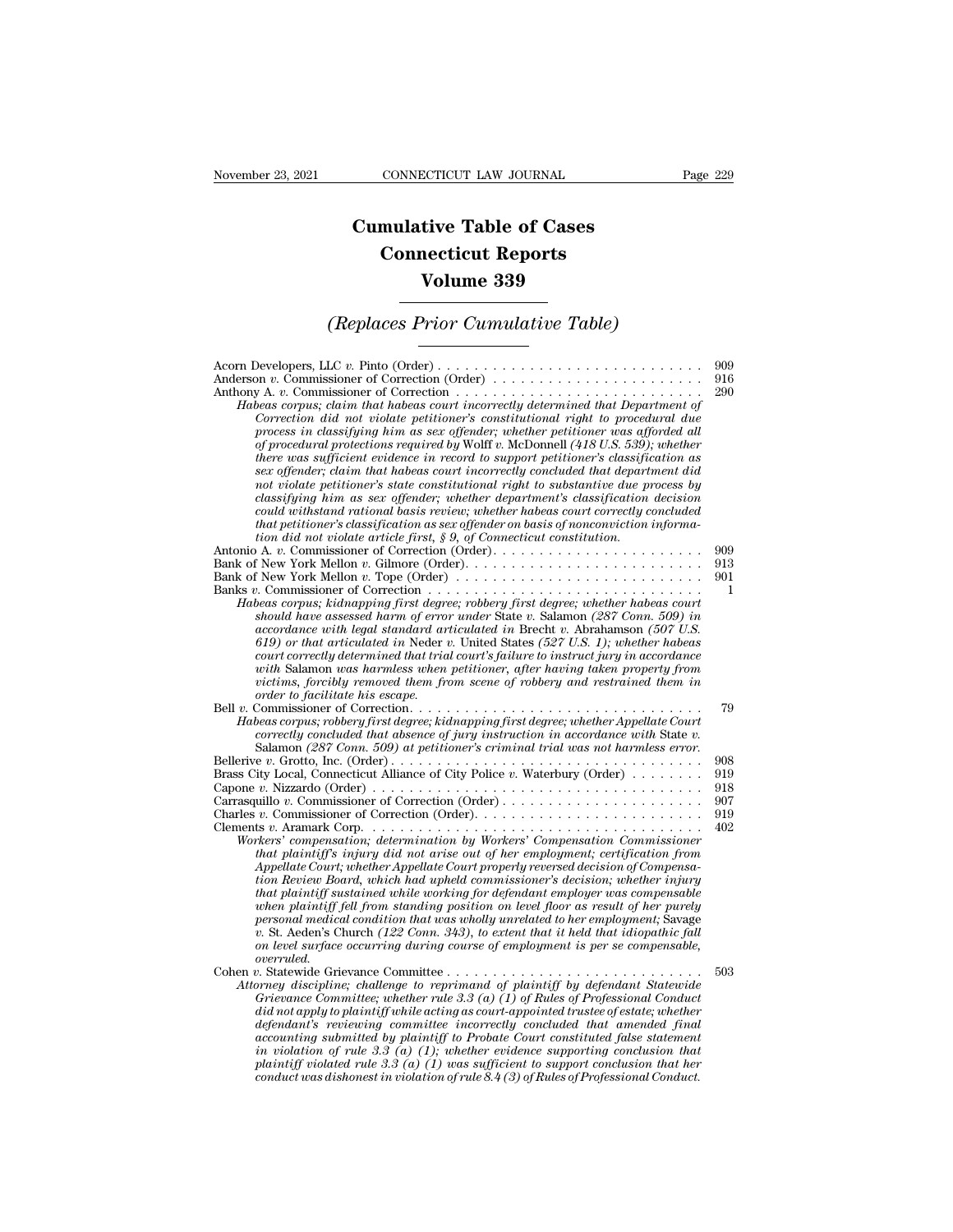| Page 230<br>CONNECTICUT LAW JOURNAL<br>November 23, 2021                                                                                                                                                                                                                                                                                                                                                                                                                                                                                                                                                                                                                                                                                                                                                                                                                                                                                                                                                                                                                                                                                                                                    |            |
|---------------------------------------------------------------------------------------------------------------------------------------------------------------------------------------------------------------------------------------------------------------------------------------------------------------------------------------------------------------------------------------------------------------------------------------------------------------------------------------------------------------------------------------------------------------------------------------------------------------------------------------------------------------------------------------------------------------------------------------------------------------------------------------------------------------------------------------------------------------------------------------------------------------------------------------------------------------------------------------------------------------------------------------------------------------------------------------------------------------------------------------------------------------------------------------------|------------|
|                                                                                                                                                                                                                                                                                                                                                                                                                                                                                                                                                                                                                                                                                                                                                                                                                                                                                                                                                                                                                                                                                                                                                                                             | 907<br>919 |
| Personal injury; action pursuant to municipal defective highway statute (§ 13a-<br>149) to recover for injuries plaintiff sustained in fall on sidewalk owned by city<br>defendant; certification from Appellate Court; whether Appellate Court incorrectly<br>concluded that trial court had improperly admitted into evidence, pursuant to<br>statute (§ 52-174 (b)) setting forth medical treatment records exception to hearsay<br>rule, treatment records and final report containing medical opinion on causation<br>and extent of plaintiff's injuries when city was unable to cross-examine author<br>of records and report; claim that medical report was not admissible because it<br>was made in contemplation of litigation; Rhode v. Milla (287 Conn. 731), and<br>Milliun v. New Milford $(310 \text{ Conn. } 711)$ , to extent they suggested that opportunity<br>to cross-examine author of medical record prepared for purposes of diagnosis,<br>treatment or care of patient is prerequisite for admission of such record, dis-<br>avowed.                                                                                                                                | 477        |
|                                                                                                                                                                                                                                                                                                                                                                                                                                                                                                                                                                                                                                                                                                                                                                                                                                                                                                                                                                                                                                                                                                                                                                                             | 904        |
| Zoning; administrative appeals; subject matter jurisdiction; exhaustion of adminis-<br>trative remedies; certification from Appellate Court; claim that trial court improp-<br>erly dismissed administrative appeals for lack of subject matter jurisdiction;<br>whether Appellate Court incorrectly determined that city's zoning administrator<br>had authority to determine that plaintiff property owner's application for special<br>permit was void; whether plaintiff's consolidated appeals were moot; whether<br>Appellate Court incorrectly determined that plaintiff was required to appeal from<br>decision of city's zoning administrator purporting to void plaintiff's application<br>for special permit.                                                                                                                                                                                                                                                                                                                                                                                                                                                                    | 906<br>268 |
|                                                                                                                                                                                                                                                                                                                                                                                                                                                                                                                                                                                                                                                                                                                                                                                                                                                                                                                                                                                                                                                                                                                                                                                             | 908        |
| Frantzen v. Davenport Electric (Order) $\dots \dots \dots \dots \dots \dots \dots \dots \dots \dots \dots$                                                                                                                                                                                                                                                                                                                                                                                                                                                                                                                                                                                                                                                                                                                                                                                                                                                                                                                                                                                                                                                                                  | 915<br>914 |
| Gibson v. Jefferson Woods Community, Inc. (Order). $\dots \dots \dots \dots \dots \dots \dots \dots$                                                                                                                                                                                                                                                                                                                                                                                                                                                                                                                                                                                                                                                                                                                                                                                                                                                                                                                                                                                                                                                                                        | 911        |
|                                                                                                                                                                                                                                                                                                                                                                                                                                                                                                                                                                                                                                                                                                                                                                                                                                                                                                                                                                                                                                                                                                                                                                                             | 909        |
| Administrative appeal; tribal sovereign immunity; whether trial court properly<br>sustained plaintiffs' appeal from decision of Commissioner of Banking ordering<br>plaintiffs to cease and desist and to pay civil penalties for violating Connecticut's<br>banking and usury laws; claim that plaintiff businesses, which were created<br>pursuant to laws of federally recognized Indian tribe, were entitled to tribal<br>sovereign immunity as arms of tribe; claim that plaintiff chairman of Indian<br>tribe shared in tribal sovereign immunity of plaintiff businesses; whether trial<br>court correctly determined that entities claiming tribal sovereign immunity bore<br>burden of proving, by preponderance of evidence, their status as arms of tribe;<br>claim that trial court applied improper test for determining whether entity is<br>entitled to sovereign immunity as arm of tribe; whether tribal sovereign immu-<br>nity extended to plaintiff chairman with respect to civil penalty imposed on him<br>and with respect to prospective injunctive relief.<br>Harris v. Commissioner of Correction (Order) $\dots \dots \dots \dots \dots \dots \dots \dots \dots$ | 112<br>905 |
|                                                                                                                                                                                                                                                                                                                                                                                                                                                                                                                                                                                                                                                                                                                                                                                                                                                                                                                                                                                                                                                                                                                                                                                             | 910        |
|                                                                                                                                                                                                                                                                                                                                                                                                                                                                                                                                                                                                                                                                                                                                                                                                                                                                                                                                                                                                                                                                                                                                                                                             | 911        |
|                                                                                                                                                                                                                                                                                                                                                                                                                                                                                                                                                                                                                                                                                                                                                                                                                                                                                                                                                                                                                                                                                                                                                                                             | 912        |
| 916,<br>LPP Mortgage Ltd. v. Underwood Towers Ltd. Partnership (Orders) $\dots \dots \dots$ 905,                                                                                                                                                                                                                                                                                                                                                                                                                                                                                                                                                                                                                                                                                                                                                                                                                                                                                                                                                                                                                                                                                            | 917<br>906 |
| Markley v. State Elections Enforcement Commission $\ldots$ , , , , ,<br>Administrative appeal; whether trial court properly dismissed plaintiffs' appeal<br>challenging defendant agency's action on petition for reconsideration of final<br>decision for lack of subject matter jurisdiction; lawfulness of defendant's consid-<br>eration of plaintiffs' petition for reconsideration after petition had by denied by<br>operation of law $(\frac{1}{2} + 181a(a)(1))$ through inaction by defendant, discussed;<br>defendant's consideration of petition for reconsideration pursuant to $§ 4-181a$<br>(a) (2), discussed; whether plaintiff's appeal was timely filed pursuant to statute<br>$(\S 4-183$ (c) (3)).                                                                                                                                                                                                                                                                                                                                                                                                                                                                     | 96         |
| Noroton Heights Shopping Center, Inc. v. Phil's Grill, LLC (Order)                                                                                                                                                                                                                                                                                                                                                                                                                                                                                                                                                                                                                                                                                                                                                                                                                                                                                                                                                                                                                                                                                                                          | 920<br>915 |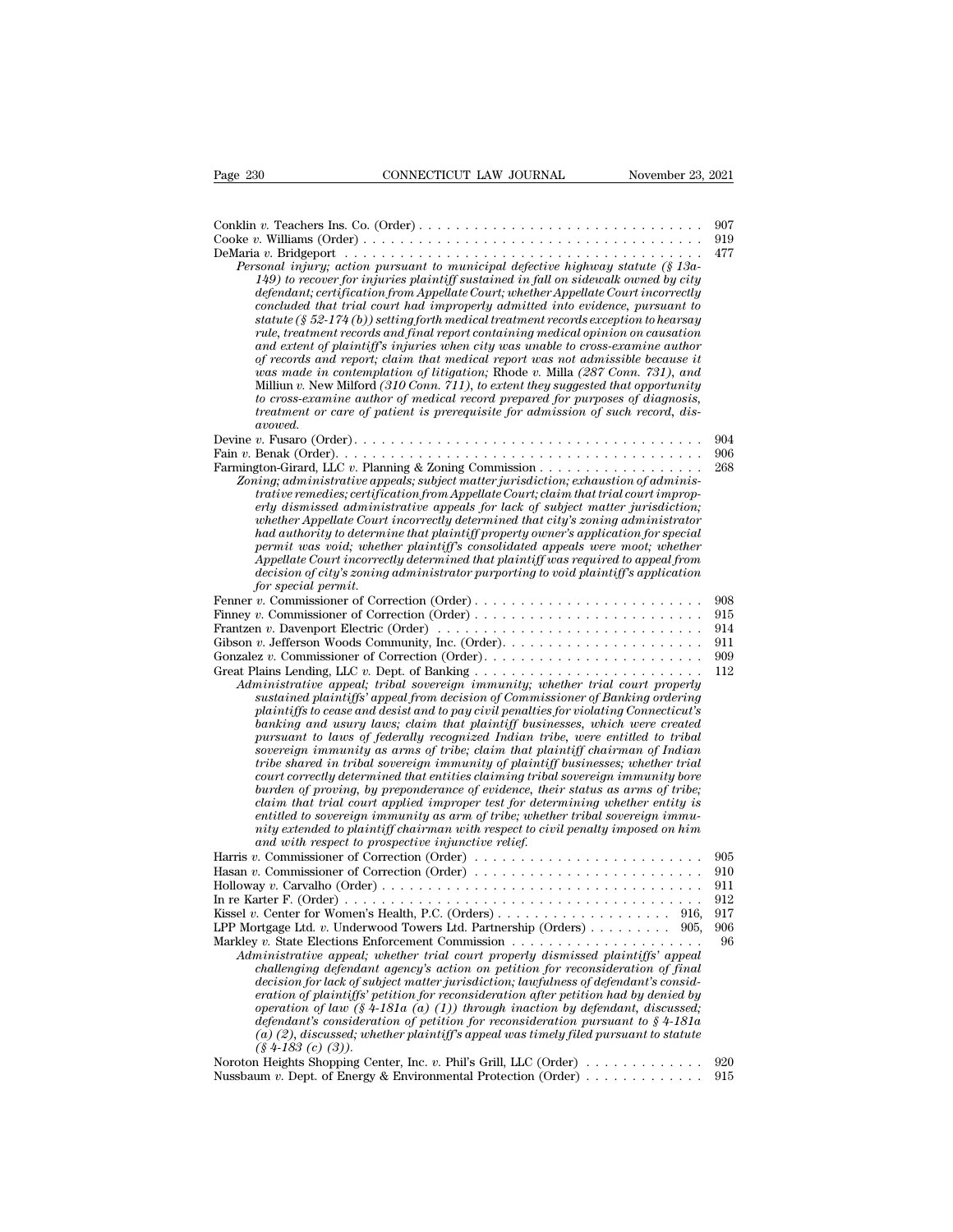| November 23, 2021<br>CONNECTICUT LAW JOURNAL                                                                                                                                                                                                                                                                                                                                                                                                                                                                                                                                                                                                                                                                                                                                                                                                                                                                                                                                                                                                                                                                                                                                                                                                                                                                                                                                                                                                                                                                                                                                                                                                                          | Page 231                 |
|-----------------------------------------------------------------------------------------------------------------------------------------------------------------------------------------------------------------------------------------------------------------------------------------------------------------------------------------------------------------------------------------------------------------------------------------------------------------------------------------------------------------------------------------------------------------------------------------------------------------------------------------------------------------------------------------------------------------------------------------------------------------------------------------------------------------------------------------------------------------------------------------------------------------------------------------------------------------------------------------------------------------------------------------------------------------------------------------------------------------------------------------------------------------------------------------------------------------------------------------------------------------------------------------------------------------------------------------------------------------------------------------------------------------------------------------------------------------------------------------------------------------------------------------------------------------------------------------------------------------------------------------------------------------------|--------------------------|
| Reserve Realty, LLC v. Windemere Reserve, LLC (Orders) 901,<br>Assault first degree; claim that jury's verdict of guilty of intentional assault and<br>reckless assault was legally inconsistent; claim that state could not maintain on<br>appeal that defendant's convictions were consistent on ground that state's theory<br>of case at trial contemplated charges of intentional and reckless assault as alter-                                                                                                                                                                                                                                                                                                                                                                                                                                                                                                                                                                                                                                                                                                                                                                                                                                                                                                                                                                                                                                                                                                                                                                                                                                                  | 902<br>903<br>914<br>385 |
| natives.<br>Patronizing prostitute who was victim of human trafficking; conspiracy to commit<br>trafficking in persons; appeal from trial court's order pursuant to statute $(\S 54-$<br>$102a$ (a) and (b)), in response to motions by state and certain of defendant's<br>victims, requiring defendant to submit to examination for sexually transmitted<br>diseases (STDs) and testing for presence of human immunodeficiency virus<br>(HIV); whether trial court's order was appealable final judgment; whether defend-<br>ant's conviction of charged crimes during pendency of appeal had bearing, juris-<br>dictional or otherwise, on defendant's appeal; whether trial court abused discre-<br>tion conferred on it by $\S 54$ -102a (b) in ordering defendant to submit to HIV<br>testing; claim that trial court was obligated to adhere to requirement set forth<br>in statute (§ 19a-582 (d) (8)) that it find, before ordering HIV testing, clear and<br>imminent danger to public health or health of person and that person seeking<br>testing of defendant has demonstrated compelling need for test result that cannot<br>be accommodated by other means; whether issuance of order for HIV testing<br>pursuant to $\S 54$ -102a (b) based solely on finding that conditions of that statute<br>have been met violates defendant's right to be free from unreasonable searches<br>and seizures under article first, $\S$ 7, of Connecticut constitution; claim that trial<br>court must find, before issuing order for examination for STDs or HIV testing<br>pursuant to $\S 54$ -102a, that there is probable cause to believe that defendant has | 904<br>528               |
| STD or HIV.<br>First degree sexual assault; risk of injury to child; prosecutorial impropriety; whether<br>trial court improperly admitted evidence of victim's out-of-court demeanor;<br>whether prosecutor engaged in improprieties during closing and rebuttal argu-<br>ments; claim that prosecutor's comment that defendant displayed "lack of outrage"<br>at sexual abuse allegations violated his right to confrontation and improperly<br>appealed to jurors' emotions and passions; whether prosecutor's comment that<br>defendant displayed "lack of outrage" referred to defendant's testimonial<br>demeanor or his courtroom demeanor unrelated to his demeanor while testifying;<br>claim that prosecutor improperly diluted presumption of innocence and infringed<br>on defendant's right to testify by referring to his interest in outcome of case;<br>claim that prosecutor improperly expressed her personal opinion with respect<br>to defendant's credibility by questioning inconsistencies in his testimony; claim<br>that prosecutor's comments regarding victim's lack of motive to lie and testimo-<br>nial demeanor were improper expressions of personal opinion; claim that prose-<br>cutor provided improper statement of law when she described reasonable doubt<br>standard; whether prosecutor improperly mischaracterized evidence and risked<br>diluting state's burden of proof by informing jury that victim's testimony was<br>unchallenged and uncontroverted; whether prosecutorial improprieties deprived                                                                                                                    | 914<br>328               |
| defendant of due process right to fair trial.<br>State v. Gordon (Order) $\dots \dots \dots \dots \dots \dots \dots \dots \dots \dots \dots \dots \dots \dots \dots$<br>Murder; attempt to commit robbery first degree; conspiracy to commit robbery first<br>degree; criminal possession of firearm; claim that trial court improperly denied<br>motion to suppress rifle found at defendant's residence on ground that it was<br>illegally obtained during warrantless search, in violation of federal and state<br>constitutions; whether trial court properly denied defendant's motion to suppress<br>rifle based on independent source doctrine; claim that search warrant for defend-<br>ant's residence was not supported by probable cause; claim that trial court improp-<br>erly denied defendant's motion to suppress statements made during interrogation<br>because they were not voluntary; whether certain coercive interrogation tactics,<br>including questioning defendant while he was sleep-deprived, false evidence                                                                                                                                                                                                                                                                                                                                                                                                                                                                                                                                                                                                                             | 911<br>913<br>631        |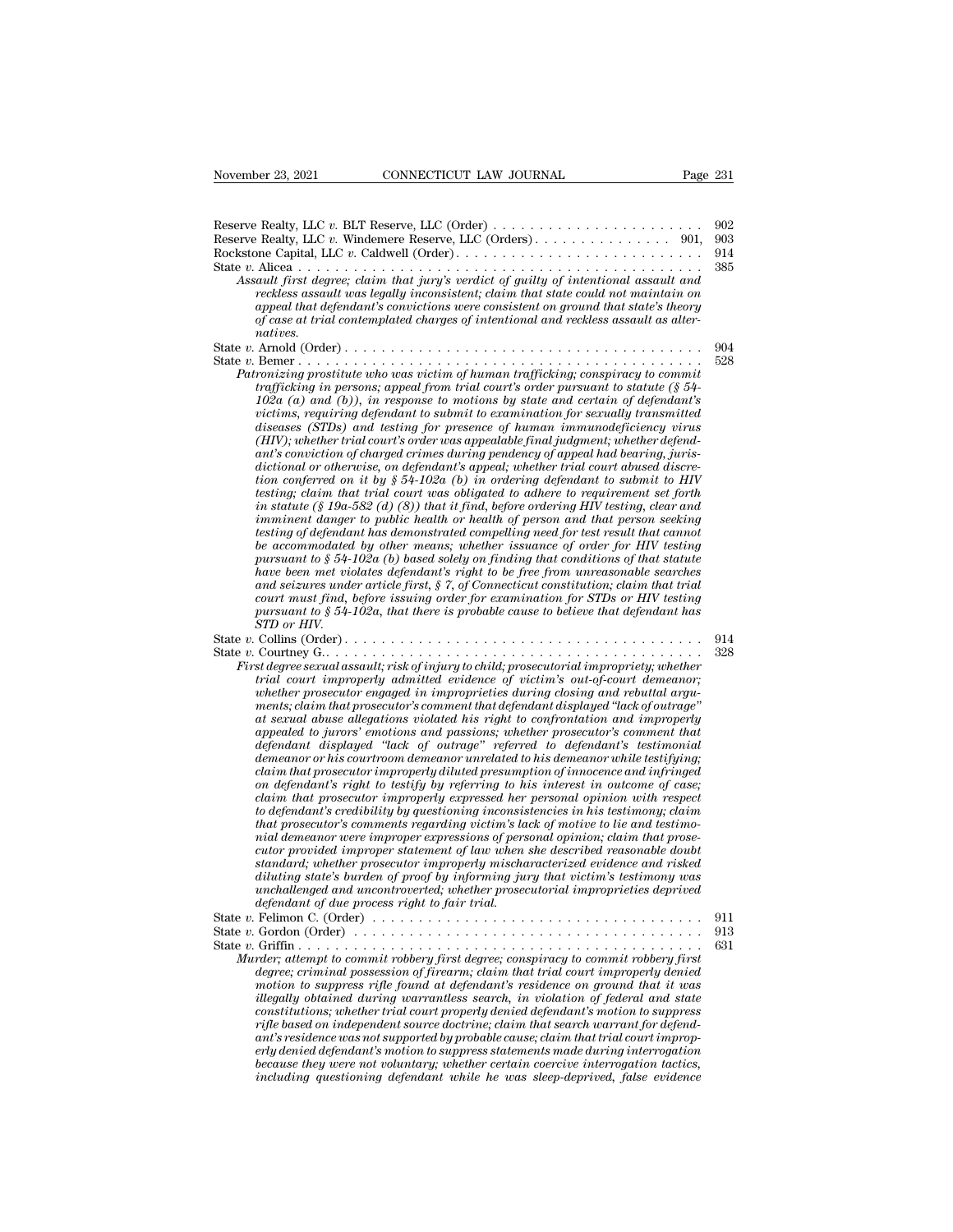*ploys, maximizing consequences of not confessing, threatening defendant's fam-*<br>*ploys, maximizing consequences of not confessing, threatening defendant's fam-*<br>*ily with arrest, and suggesting that defendant's confession* <sup>23</sup><br> *ily maximizing consequences of not confessing, threatening defendant's family with arrest, and suggesting that defendant's confession would be met with<br>
<i>ily with arrest, and suggesting that defendant's confession w* **lending the CONNECTICUT LAW JOURNAL** Movember 23, 2021<br>*ploys, maximizing consequences of not confessing, threatening defendant's family with arrest, and suggesting that defendant's confession would be met with<br>leniency h shows* and *show constitution that industry and adopt prophylactic rule prophylactic prophylactic prophylactic rule under state confession would be met with the<br>intency had combined effect of overbearing defendant's will;* ploys, maximizing consequences of not confessing, threatening defendant's family with arrest, and suggesting that defendant's confession would be met with leniency had combined effect of overbearing defendant's will; wheth ploys, maximizing consequences of not confessing, threatening defendant's family with arrest, and suggesting that defendant's confession would be met with leniency had combined effect of overbearing defendant's will; wheth ploys, maximizing consequences of not confessing, threatening defendant's family with arrest, and suggesting that defendant's confession would be met with leniency had combined effect of overbearing defendant's will; wheth *Fings, maximizing consiguents of not conjessing, interaing defendant's confession would be met with*<br>leniency had combined effect of overbearing defendant's will; whether this court<br>should adopt prophylactic rule under st *dragged his daughter down school hallway; defendant with the minimal defect of overbearing defendant's will; whether this court*<br>should adopt prophylactic rule under state constitution that would require Con-<br>necticut tri *whether had convinied effects of overlocal ing determined adopt prophylactic rule under state constitution that would require Connecticut trial courts to strongly consider whether coercive interrogation tactics*<br>raise que *discretion in prefluents in the time since constraints at the discretion in acticul trial courts to strongly consider whether coercive interrogation tactics*<br>raise questions about voluntariness of confession.<br>Mark T. . . *distant introduced in strongy consuler adeller coeffered interrogation tactics*<br> $\alpha$  and  $\alpha$  and  $\alpha$  and  $\alpha$  and  $\alpha$  and  $\alpha$  and  $\alpha$  and  $\alpha$  and  $\alpha$  and  $\alpha$  and  $\alpha$  and  $\alpha$  and  $\alpha$  and  $\alpha$  and  $\alpha$  and  $\alpha$  a *become physical with another person at school;* when  $\mathbf{r}_1$  and  $\mathbf{r}_2$  and  $\mathbf{r}_3$  and  $\mathbf{r}_4$  are  $\mathbf{r}_5$  and  $\mathbf{r}_6$  and  $\mathbf{r}_7$  are  $\mathbf{r}_7$  and  $\mathbf{r}_8$  and  $\mathbf{r}_9$  are  $\mathbf{r}_8$  and  $\mathbf{r}_9$  are *discretion by considential conviction in connection with incident in which defendant*<br>*dingged his daughter down school hallway; defense of parental justification;*<br>*dingged his daughter down school hallway; defense of pa he sought to chuld conviction in connection with incident in which defendant* dragged his daughter down school hallway; defense of parental justification; whether Appellate Court correctly determined that trial court had *dragged has daughter down school hallway; defense of parental justifier Appellate Court correctly determined that trial court had noticalizertion in precluding defendant, who represented himself at trial, daughter's teach* discretion in precluding defendant, who represented himself at trial, from asking<br>daughter's teacher, during cross-examination, whether she had ever seen daughter<br>become physical with another person at school; whether tria daughter's teacher, during cross-examination, whether she had ever seen daughter<br>become physical with another person at school; whether trial court abused its<br>discretion by limiting defendant's direct examination of himsel become physical with another person at school; whether trial court abused its<br>discretion by limiting defendant's direct examination of himself, during which<br>he sought to elicit his own testimony about information crucial t discretion by limiting defendant's direct examination of himself, during which<br>he sought to elicit his own testimony about information crucial to his parental<br>justification defense, whether trial court's error was harmful. *Murder; certification form Appellate Court; claim that evidence was insufficient to*<br>*Murder; certification from Appellate Court; claim that evidence was insufficient to*<br>*Wurder; certification from Appellate Court; claim support defendant's conviction; whether Appellate Court properly upheld defendant's conviction; adoption of portion of Appellate Court's opinion addressing defendant defendant defendant defendant defendant defendant defendant defendant defendant defendant defendant defendant defendant defendant defendant defendant defendants conviction*, *wh lawrenceries certification from Appellate Court; claim that evidence was insufficient to support defendant's conviction; whether Appellate Court properly upheld defendant's conviction; adoption of portion of Appellate Cou* State *<sup>v</sup>*. Santiago (Order) . . . . . . . . . . . . . . . . . . . . . . . . . . . . . . . . . . . . . . <sup>918</sup> Murder; certification from Appellate Court; claim that evidence was insufficient to<br>support defendant's conviction; whether Appellate Court properly upheld defend-<br>ant's conviction; adoption of portion of Appellate Court's *Murder with sconviction, whether Appellate Court properly upheld defendant's conviction, adoption of portion of Appellate Court's opinion addressing defendant's evidentiary insufficiency claim as proper statement of appli instruction, adoption of portion of Appellate Court's opinion addressing*<br>defendant's evidentiary insufficiency claim as proper statement of applicable<br>law concerning that issue.<br>Santiago (Order).......................... *it could find that state had proven ''in the course of a single transaction'' element For murder with special circumstances; whereas temporal circumstances; where with special circumstances; where we is much special circumstances; where with that trial court incorrectly instructed jury that, if it found th* **unitago (Order)**<br> **unitago (Order)**<br> **unitago (Order)**<br> **unitago (Order)**<br> **unitago claim of instructed claim in the course of a single transaction incorrectly<br>
instructed jury that, if it found that there was temporal ne** <sup>447</sup>); whether defendant's claim of instructional error failed under the failure of material circumstances; unpreserved claim that trial court incorrectly instructed jury that, if it found that there was temporal nexus be *of* State *v.* Golding *(213 Conn. 233); whether trial court committed plain error* rder with special circumstances; unpreserved claim that trial court incorrectly<br>instructed jury that, if it found that there was temporal nexus between murders,<br>it could find that state had proven "in the course of a singl *the could find that state had proven "in the course of a single transaction" element* it could find that state had proven "in the course of a single transaction" element of murder with special circumstances; whether defen *ut could find that state had proven "in the course of a single transaction" element* of murder with special circumstances; whether defendant implicitly waived  $447$ ); whether defendant's claim of instructional error faile of murder with special circumstances; whether defendant implicitly waved<br>unpreserved claim of instructional error under State v. Kitchens (299 Conn.<br>447); whether defendant's claim of instructional error failed under third *compreserved claim of instructional error under State v. Kitchens (299 Conn.*<br>447); whether defendant's claim of instructional error failed under third prong<br>of State v. Golding (213 Conn. 233); whether trial court commit 447); whether defendant's claim of instructional error jailed under third prong<br>of State v. Golding (213 Conn. 233); whether trial court committed plain error<br>by failing to provide jury, sua sponte, with special credibilit *making (213 Conn. 233); whether trial court committed plain error* by failing to provide jury, sua sponte, with special credibility instruction as to testimony of witness who defendant claimed was perpetrator of victims' by suring to protein a second of prices who defendant claimed was perpetrator of victims' murders;<br>testimony of witness who defendant claimed was perpetrator of victims' murders;<br>unpreserved claim that trial court violated *Strangulation second degree; and well selected the second of entired mapperserved claim that trial court violated defendant's constitutional rights to counsel and to present defense by precluding defense counsel from argu threaterise call threatening second degree; whereatening defense coursel and to present defense by precluding defense coursel from arguing during closing argument that absence of testimony from certain witness created rea Courtset and to present degrees of testimony from certain witness created reasonable doubt; whether trial court reasonably determined that defense counsel was making improper missing witness argument.*<br>Watson  $\ldots$   $\ldots$  *not violated when trial court, rather than jury, determined that assault and unlawful restraint charges were not ''upon the same incident'' as strangulation charge for purposes of second their charge strangulation* second degree; assault third degree; unlawful restraint first degree; threatening second degree; certification from Appellate Court; whether Appellate Court correc *that language in second degree; assault third degree; unlawful restraint first degree;*  $452$ <br>*threatening second degree; certification from Appellate Court; whether Appellate Court correctly concluded that defendant's co strangulation second degree; assault third degree; unlawful restraint first degree; threatening second degree; certification from Appellate Court; whether Appellate Court correctly concluded that defendant's constitutiona direatening second degree; certification from Appellate Court; whether Appellate* Court correctly concluded that defendant's constitutional right to jury trial was not violated when trial court, rather than jury, determin *Court correctly concluded that defendant's constitutional right to jury trial was* not violated when trial court, rather than jury, determined that assault and unlawful restraint charges were not "upon the same incident" *doubt.* charge for purposes of second degree strangulation statute (§ 53a-64bb (b)); claim<br>that language in § 53a-64bb (b) prohibiting person from being found guilty of<br>trangulation second degree "upon the same incident" as unlawf that language in § 53a-64bb (b) prohibiting person from being found guilty of<br>strangulation second degree "upon the same incident" as unlawful restraint or<br>assault is element of second degree strangulation under Apprendi v *Murder; criminal possession of pistol or revolver; carrying pistol without permit or*<br>*Murder; criminal possession of pistol or revolver; carrying pistol without permitial permitian or*  $\ell$ . We are exampled to with the p *affirmative defense of mental disease or deference or defendants* or defendence or defect; whether  $\frac{300 \text{ U.S. } 466 \text{ I}}{460 \text{ U.S. } 466 \text{ I}}$  and its progeny that must be found by jury beyond reasonable doubt.<br> **Willia** *computed that trial concluded that trial court had reasonable doubt.*<br> **concluded that trial concluded to that trial concluded trial concluded trial concluded that trial concluded that trial court had reasonably rejected** *doubt.*<br> **Williams (Order)**<br> **Weathers**<br> **Weathers**<br> **Constants and the constant of pistol or revolver; carrying pistol without permit;**<br> **affirmative defense of mental disease or defect; whether Appellate Court correctly** State v. Williams (Order)<br>
State v. Weathers<br> *Warder; criminal possession of pistol or revolver; carrying pistol without permit;*<br> *affirmative defense of mental disease or defect; whether Appellate Court correctly<br>
concl Physical to we all the mind disease of pistol or revolver; carrying pistol without permit;*<br>*Murder; criminal possession of pistol or revolver; carrying pistol without permit;*<br>*affirmative defense of mental disease or de rendered moot defendant's existion revolver; carrying pistol without permit;*<br> *refer; criminal possession of pistol or revolver; carrying pistol without permit;*<br> *affirmative defense of mental disease or defect; whether dismission of pission in the distance of mental disease or defect; whether Appellate Court correctly concluded that trial court had reasonably rejected defendant's defense of mental disease or defect and opinions of defen*